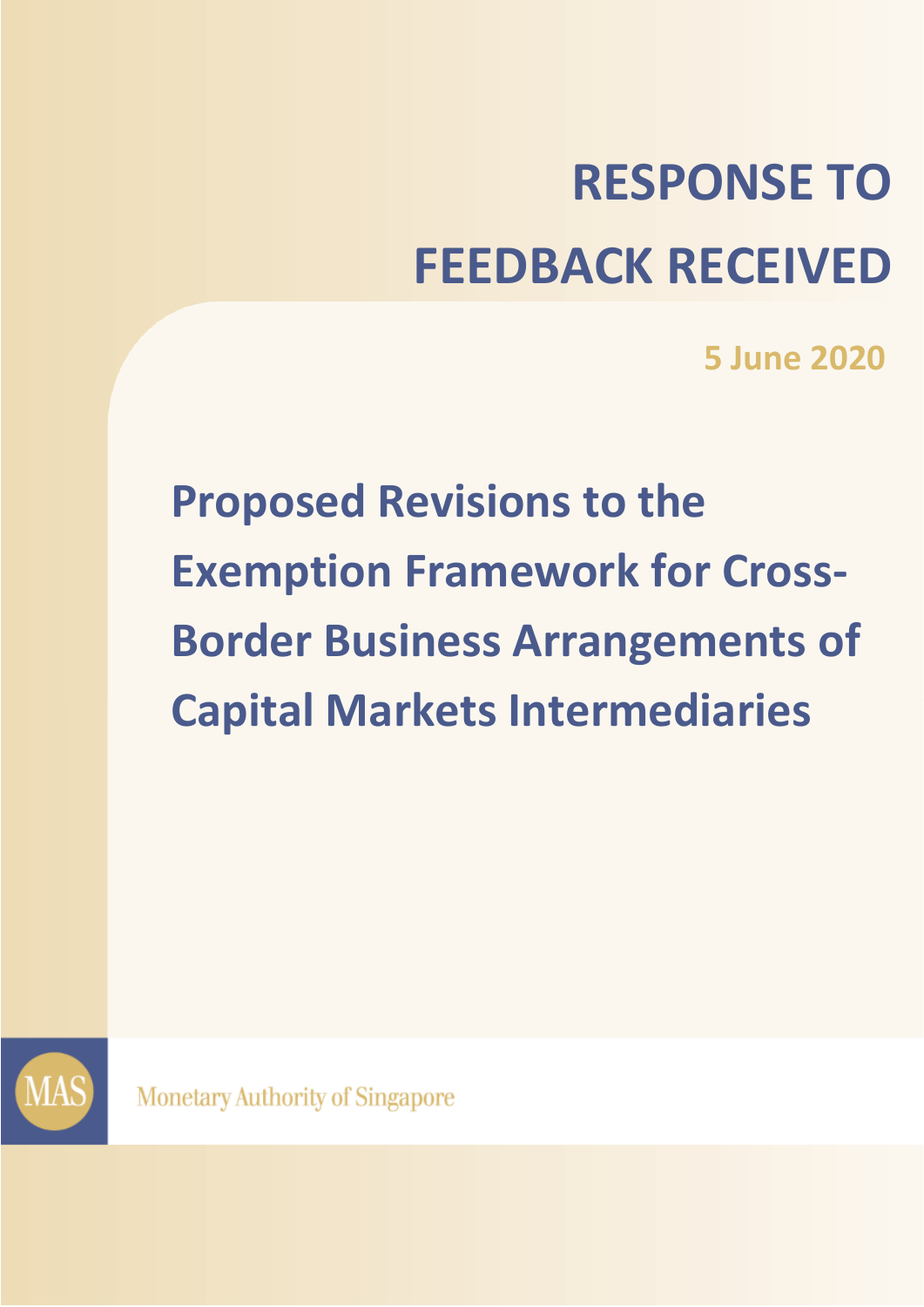# **Contents**

| $\mathbf{1}$   |  |
|----------------|--|
| $\overline{2}$ |  |
| $\overline{3}$ |  |
| $\overline{4}$ |  |
| 5              |  |
| 6              |  |
| 7              |  |
| 8              |  |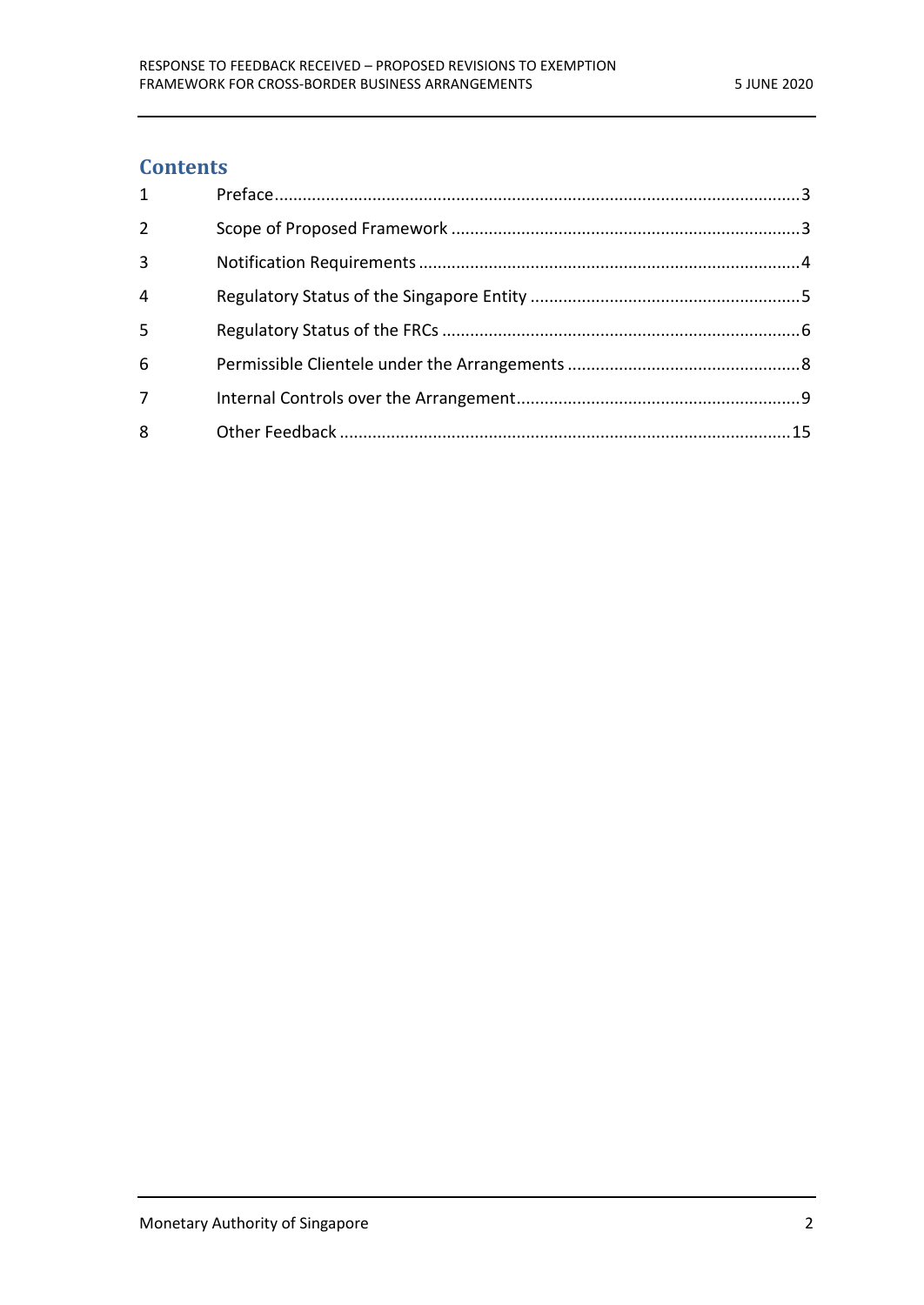# <span id="page-2-0"></span>**1 Preface**

1.1 On 4 December 2018, MAS issued a consultation paper to seek comments on the proposal to streamline the exemption framework for business arrangements between financial institutions in Singapore and their foreign related corporations (the "FRC Framework"), by moving from the current ex-ante approval approach, to an ex-post notification approach, for such business arrangements.

1.2 The consultation period closed on 31 January 2019. MAS would like to thank all respondents for their contributions. The list of respondents is in Annex A, and the full submissions are provided in Annex B.

1.3 MAS has carefully considered the feedback received, and will incorporate them into the final framework where appropriate. MAS will also explain why we do not intend to take up some other feedback in this document. Comments that are of wider interest, together with MAS' responses, are set out in this paper.

# <span id="page-2-1"></span>**2 Scope of Proposed Framework**

2.1 MAS proposed to include Exempt OTC Derivatives Brokers<sup>1</sup> and Exempt Futures Brokers<sup>2</sup> (collectively referred to as "Exempt Brokers") within the scope of the FRC Framework. MAS also proposed to exclude licensed Venture Capital Fund Managers, and arrangements relating to the financial advisory service of issuing or promulgating research analyses or reports concerning any investment products from the FRC Framework. No comments or objections were received on these proposals.

#### MAS' Response

2.2 MAS will proceed with the proposals on the scope of the FRC Framework. This means that under the proposed FRC Framework, the following types of entities in Singapore ("Singapore Entities") will be able to enter into business arrangements with their FRCs:

(a) Persons licensed under section 82(1) of the Securities and Futures Act ("SFA"), other than persons licensed to conduct the regulated activity of

 $\overline{a}$ 

 $1$  "Exempt OTC Derivatives Brokers" are persons exempted under paragraph 3A(1)(d) of the Second Schedule to the Securities and Futures (Licensing and Conduct of Business) Regulations ("SF(LCB)R").

 $2$  "Exempt Futures Brokers" are persons exempted under paragraph  $3(1)(d)$  of the Second Schedule to the SF(LCB)R.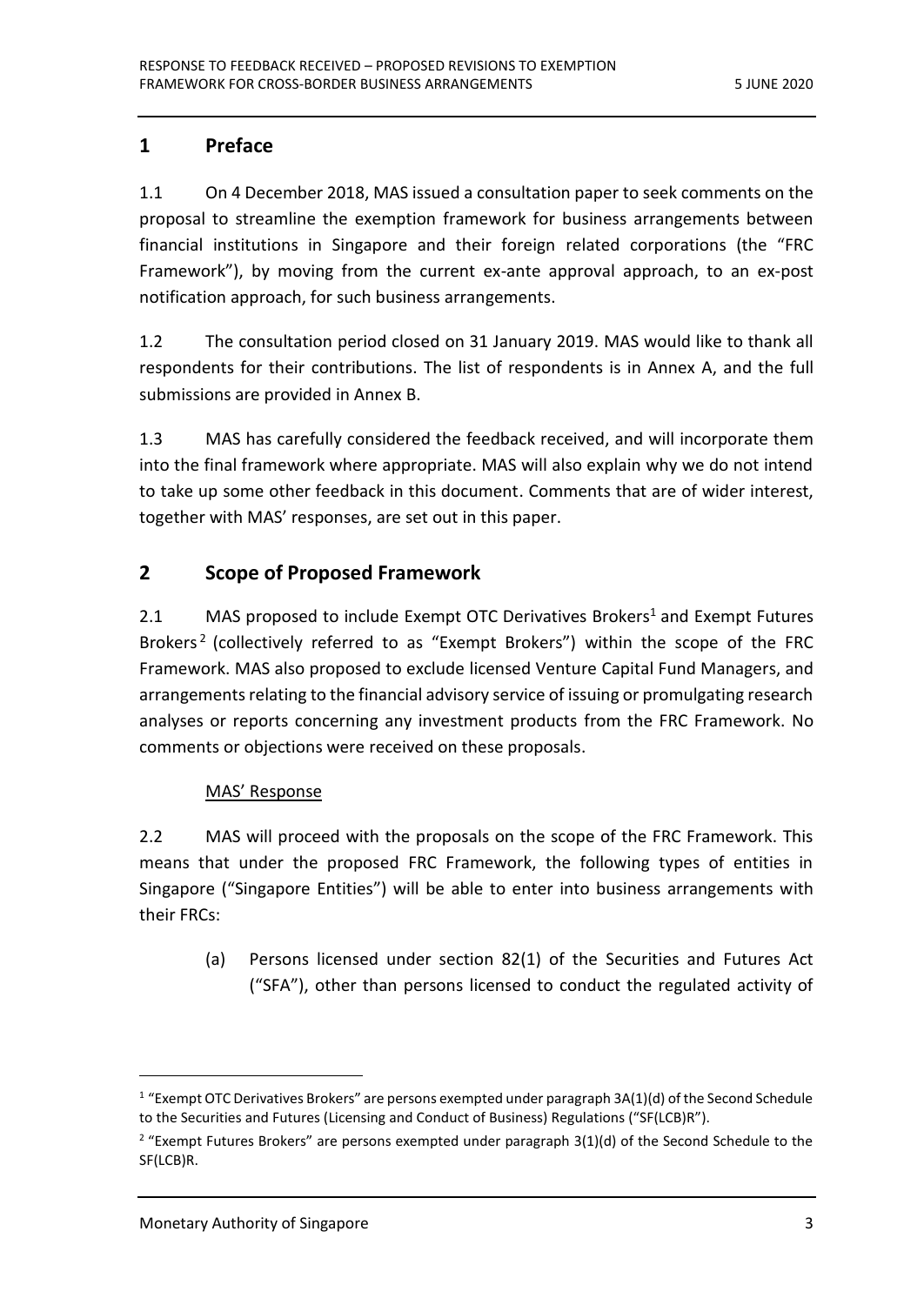fund management solely in respect of the management of portfolios of specified products on behalf of venture capital funds;

- (b) Persons licensed under section 6(1) of the Financial Advisers Act ("FAA") (i.e. "licensed financial advisers");
- (c) Exempt persons under section 99(1)(a), (b), (c) or (d) of the SFA ("exempt capital markets intermediaries");
- (d) Exempt persons under section 23 (other than subsections (1)(ea) and (f)) of the FAA ("exempt financial advisers"); and
- (e) Exempt persons under paragraphs 3(1)(d) or 3A(1)(d) of the Second Schedule to the Securities and Futures (Licensing and Conduct of Business) Regulations ("SF(LCB)R").

2.3 The financial advisory service of issuing or promulgating research analyses or reports concerning any investment product will be excluded from the proposed FRC Framework. Foreign research houses can provide this financial advisory service to any investor under arrangements with licensed or exempt financial advisers in Singapore, by relying on the existing exemption under regulation 32C of the Financial Advisers Regulations ("FAR").

# <span id="page-3-0"></span>**3 Notification Requirements**

3.1 MAS proposed that Singapore Entities notify MAS of (i) the arrangement(s) with their FRC(s) within 14 days of commencement of the arrangement(s), and (ii) material changes to the arrangement(s) within 14 days of such changes occurring.

3.2 Respondents sought clarification on the specific information to be submitted to MAS at the point of commencement of the arrangement, and on an ongoing basis. Several respondents suggested a longer timeline for making these notifications, citing that time was needed to evaluate changes and to review the impact of any changes on an arrangement's ongoing compliance with the exemption conditions. Two respondents also requested clarification on when an arrangement is considered to have "commenced".

# MAS' Response

3.3 The information to be collected will be broadly consistent with what is currently required in the application form under the FRC Framework, such as information on the FRCs and types of regulated activities involved. Nevertheless, MAS intends to seek further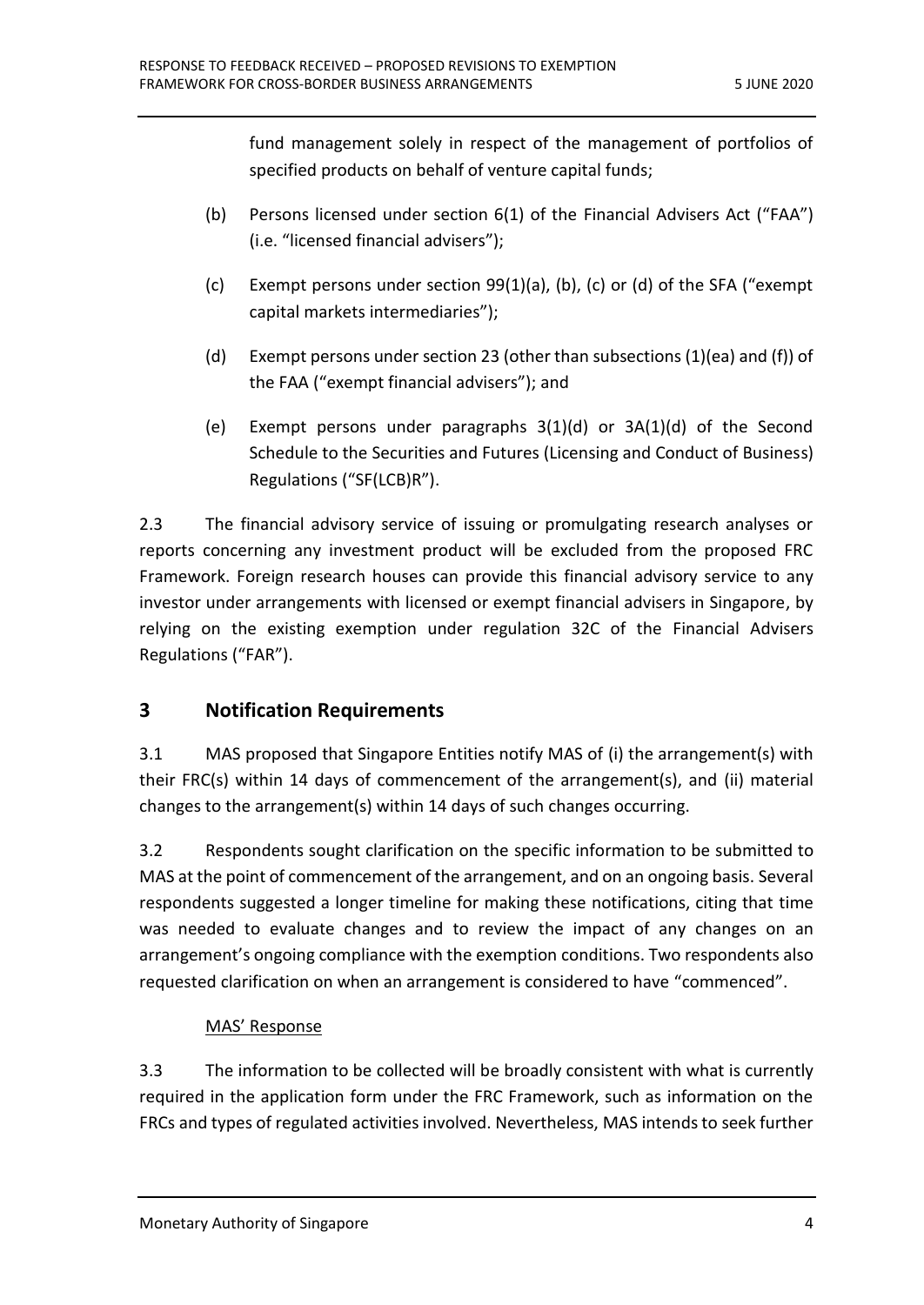comments from the industry on the specific information to be submitted to MAS, both at the point of commencement of the arrangement, as well as on an ongoing basis.

3.4 MAS will maintain the 14-day notification timeline for both the commencement of and material changes to arrangements. Given that the Singapore Entity will be a party to the establishment of such arrangements, it is expected to put in place internal arrangements with its FRCs to meet the notification timeline when proposing material changes to such arrangements. MAS expects the Singapore Entity to have oversight of its FRC arrangements. In this regard, the Singapore Entity should ordinarily be involved in decisions to change, or be kept apprised of material changes to arrangements with its FRCs on an ex-ante basis. MAS will assess the validity of the circumstances and reasons if there are late notifications.

3.5 The "commencement" of an arrangement refers to the date the FRC commences or intends to commence the conduct of the relevant regulated activity under the proposed arrangement. Under the SFA or FAA, a person must be appropriately licensed, regulated, or otherwise exempt, before conducting any regulated activity or providing any financial advisory service. The same principle applies to FRCs seeking to conduct regulated activities or provide financial advisory services in Singapore, under an arrangement with a Singapore Entity.

# <span id="page-4-0"></span>**4 Regulatory Status of the Singapore Entity**

4.1 MAS proposed to retain the existing requirement that Singapore Entities be appropriately licensed or authorised to conduct the corresponding regulated activities that the FRC intends to undertake in Singapore as part of the business arrangement. This is to prevent the Singapore Entities from merely being used as a conduit to access customers, without themselves carrying out the same regulated activities meaningfully. For Singapore Entities that are exempt from licensing (such as exempt capital markets intermediaries, exempt financial advisers, exempt brokers), these entities can only enter into FRC arrangements involving activities for which they are exempted from being licensed. As an exception, MAS also proposed to allow FRCs to enter into an arrangement with a Singapore Entity to provide product financing or custodial services as a complement to the Singapore Entity's business of dealing in capital markets products, even if the Singapore Entity is not licensed or authorised to provide product financing or custodial services.

4.2 Several respondents sought clarification on the factors MAS would consider when assessing whether the Singapore Entity plays a "meaningful role" within the FRC arrangement, and whether the Singapore Entity would be required to have a sizeable presence in Singapore, or a sizeable role in the proposed arrangement. One respondent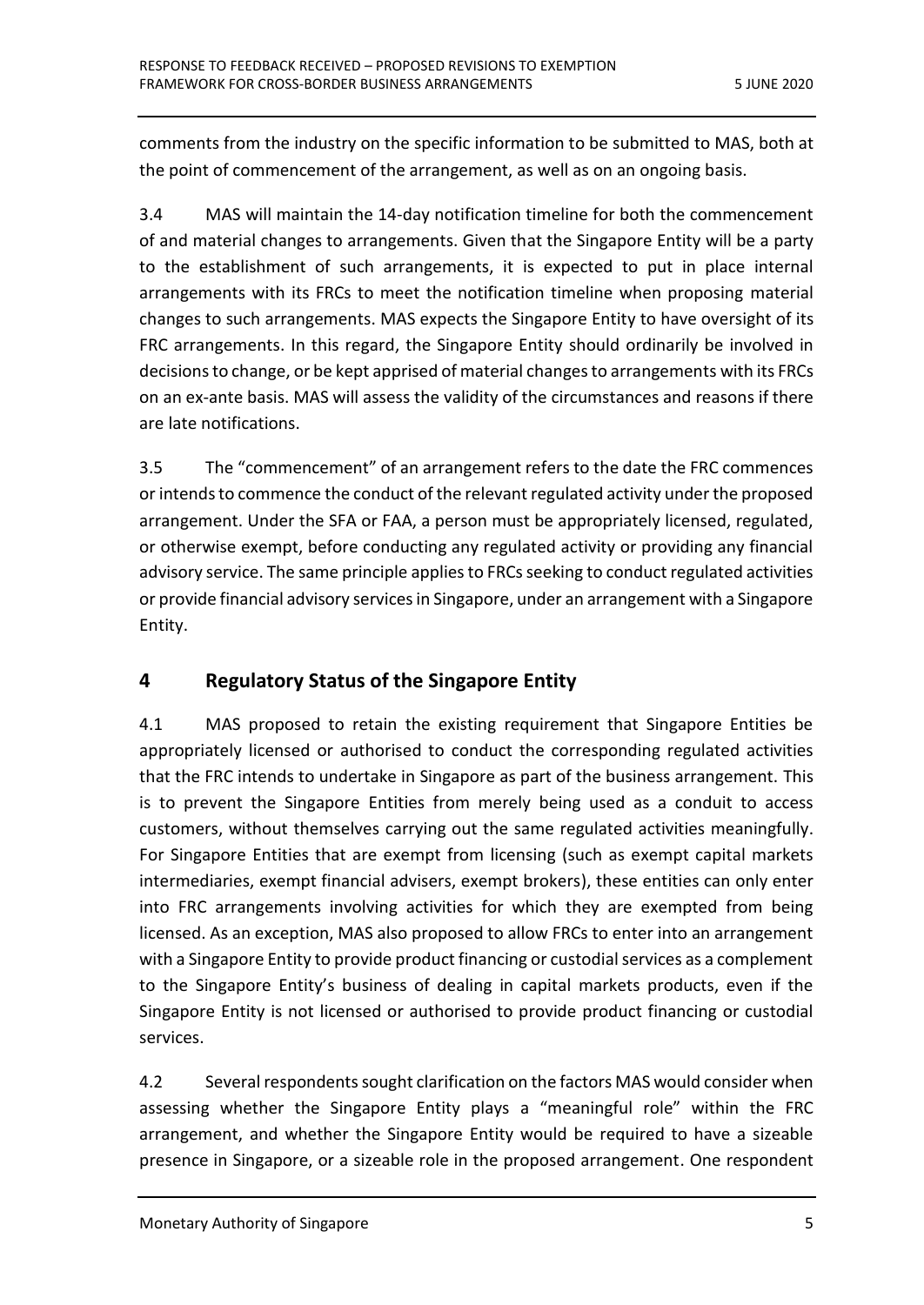also sought clarification on whether a Singapore Entity needs to be licensed or authorised to deal in capital market products for the same asset classes for which the FRC intends to provide product financing or custodial services.

#### MAS' Response

4.3 There is no change to MAS' expectations on the role of Singapore Entities in their business arrangements with their FRCs<sup>3</sup>. MAS takes a facilitative approach to FRC arrangements, recognising that there are good reasons for many such arrangements. However, it is not MAS' intent to allow the establishment of entities in Singapore that are shell entities or that have minimal business presence, or arrangements that could undermine regulatory integrity, or pose a risk to financial stability and market confidence.

4.4 MAS will not be prescribing "materiality" thresholds on the size of the Singapore Entity's business, as MAS takes into account both qualitative and quantitative considerations holistically. MAS would already expect financial institutions to conduct meaningful activities at the point of admission. MAS will complement this with the information that we propose to collect on the FRC arrangements, to satisfy ourselves that this remains so on an ongoing basis, after the establishment of FRC arrangements.

4.5 For FRC arrangements involving product financing or providing custodial services, the Singapore Entity must be licensed or authorised to deal in capital markets products for the same classes of products<sup>4</sup> for which the FRC intends to provide product financing or custodial services under the arrangement.

# <span id="page-5-0"></span>**5 Regulatory Status of the FRCs**

5.1 MAS proposed to retain the existing requirement for FRCs and representatives of the FRCs ("Foreign Representatives") to be licensed or authorised in their own jurisdiction in respect of the activities to be performed under an FRC arrangement. Specifically, MAS proposed that FRCs and Foreign Representatives be:

 $\overline{a}$ <sup>3</sup> These expectations are currently set out in paragraph 5 of the "Guidelines on Applications for Approval of Arrangements Under Paragraph 9 of the Third Schedule to the Securities and Futures Act" (SFA 04-G03), and paragraph 6 of the "Guidelines on Applications for Approval of Arrangements Under Paragraph 11 of the First Schedule to the Financial Advisers Act" (FAA-G06). Illustrations of the functions the Singapore Entity is expected to perform within the FRC arrangement are set out in Appendix I of the above guidelines.

<sup>4</sup> The regulated activities of "product financing" and "providing custodial services" relate to "specified products", defined in section 2 of the SFA as "securities, specified securities-based derivatives contracts, or units in a collective investment scheme".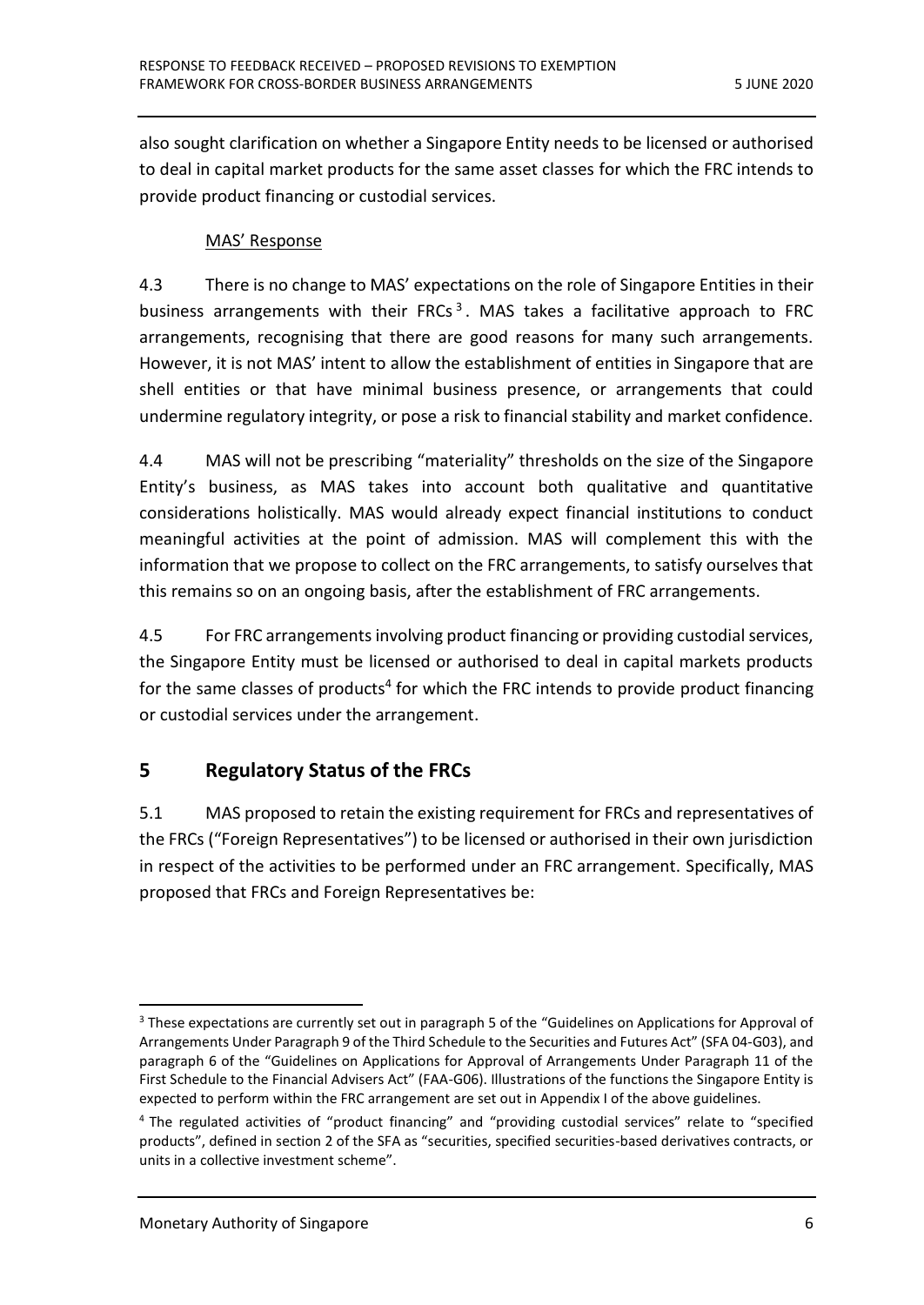- (a) licensed or authorised in their own jurisdiction in respect of the activities to be performed under the arrangement;
- (b) from a jurisdiction that is supervised for compliance with anti-money laundering and countering the financing of terrorism ("AML/CFT") requirements consistent with standards set by the Financial Action Task Force ("FATF"); and
- (c) from a jurisdiction that is not subject to UN Security Council ("UNSC") sanctions.

5.2 In relation to paragraph 5.1(a), several respondents highlighted that in some jurisdictions, FRCs may not be "licensed" or "authorised" in respect of a particular activity, notwithstanding the FRCs are subject to supervision by the regulatory authority in that jurisdiction. For example, the FRC could be relying on "wholly incidental" exemptions to perform an otherwise licensable activity. Other respondents also highlighted that in some jurisdictions, Foreign Representatives may not be subject to licensing or authorisation requirements, notwithstanding the FRC itself is appropriately licensed or authorised.

5.3 In relation to paragraphs 5.1(b) and (c), some respondents sought clarification on whether Foreign Representatives would be required to be nationals/ citizens of countries that satisfy the requirements stated in these paragraphs. One respondent also sought clarification on whether the requirement in paragraph 5.1(b) would be satisfied, if the FRC was from a jurisdiction that is either a member country of a FATF Associate Member, or subject to assessment by a FATF Associate Member. The same respondent also asked about the implications to an FRC arrangement in the event the jurisdiction of an FRC is subjected to UNSC sanctions, after commencement of the FRC arrangement.

#### MAS' Response

5.4 Having considered the feedback from the industry, we will revise the requirement in paragraph 5.1(a), to require FRCs to be licensed, authorised, regulated or supervised by a regulatory body in the foreign jurisdiction where the FRC is operating from. FRCs that are relying on exemptions in respect of the specific activity under the FRC arrangement but that are nonetheless licensed/authorised in the jurisdiction where they are operating from, would be allowed to conduct activities as part of FRC arrangements. Representatives of FRCs from jurisdictions that do not license or authorise individuals would also be allowed to conduct activities as part of FRC arrangements, as long as the FRC itself is licensed, authorised, regulated or supervised.

5.5 The requirements in paragraphs 5.1(b) and (c) apply to the jurisdiction where the FRC is operating from, and not the countries which Foreign Representatives are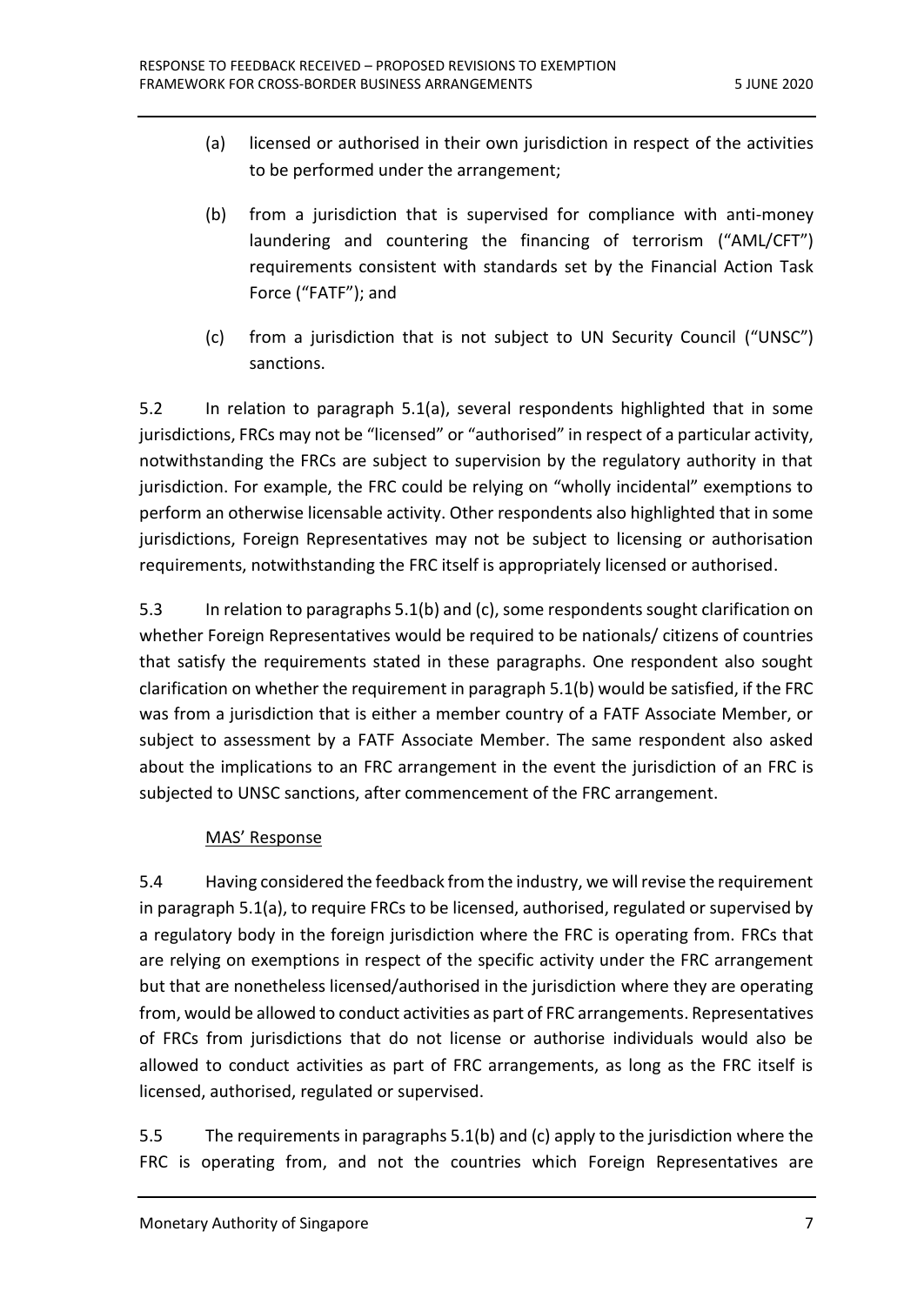nationals/citizens of. The Singapore Entity should consider if the AML/CFT requirements applied in the jurisdiction where the FRC is operating from are consistent with the standards set by the FATF. The fact that a jurisdiction is a member of the FATF or a member of a FATF Styled Regional Body does not automatically mean that the jurisdiction is applying AML/CFT standards consistent with the FATF standards. In this context, regard should be given to jurisdictions that have been identified by the FATF to have strategic AML/CFT deficiencies.

5.6 If a jurisdiction becomes subject to sanctions by the UNSC which (i) relate to money laundering or terrorism financing, or (ii) are targeted at the financial sector, FRC arrangements with that jurisdiction should be immediately discontinued. If such sanctions relate to any other reasons, FRC arrangements should be suspended and a review carried out immediately. MAS should be notified of any discontinuation or suspension of FRC arrangements, as with any other material change.

# <span id="page-7-0"></span>**6 Permissible Clientele under the Arrangements**

6.1 Given the additional complexity in dealing with foreign persons operating under different legal frameworks and regulatory standards, MAS proposed to retain the clientele restrictions for FRC arrangements, and to continue to restrict the clientele under FRC arrangements to non-retail customers, i.e. accredited investors ("AI"), expert investors ("EI") and institutional investors ("II"). Where the Singapore Entity is restricted to serving specific types of customers, MAS also proposed that the FRC arrangement be restricted to those same types of customers<sup>5</sup>.

There were no objections to the proposed clientele restrictions. However, some respondents sought clarification on whether the status of the customer could be ascertained during the onboarding process rather than at the marketing or prospecting stage, citing practical difficulties with carrying out due diligence on investors during the marketing/solicitation process. One respondent suggested that FRC arrangements involving the regulated activity of advising on corporate finance be allowed for corporations which do not fall within the definition of AI, EI or II (and are hence retail investors).

# MAS' Response

 $\overline{a}$ <sup>5</sup> For example, where a capital markets services ("CMS") licence holder is restricted to serving only AI and/or II, any arrangements with its FRCs should similarly be restricted to serving only AI and/or II (and should not include EI).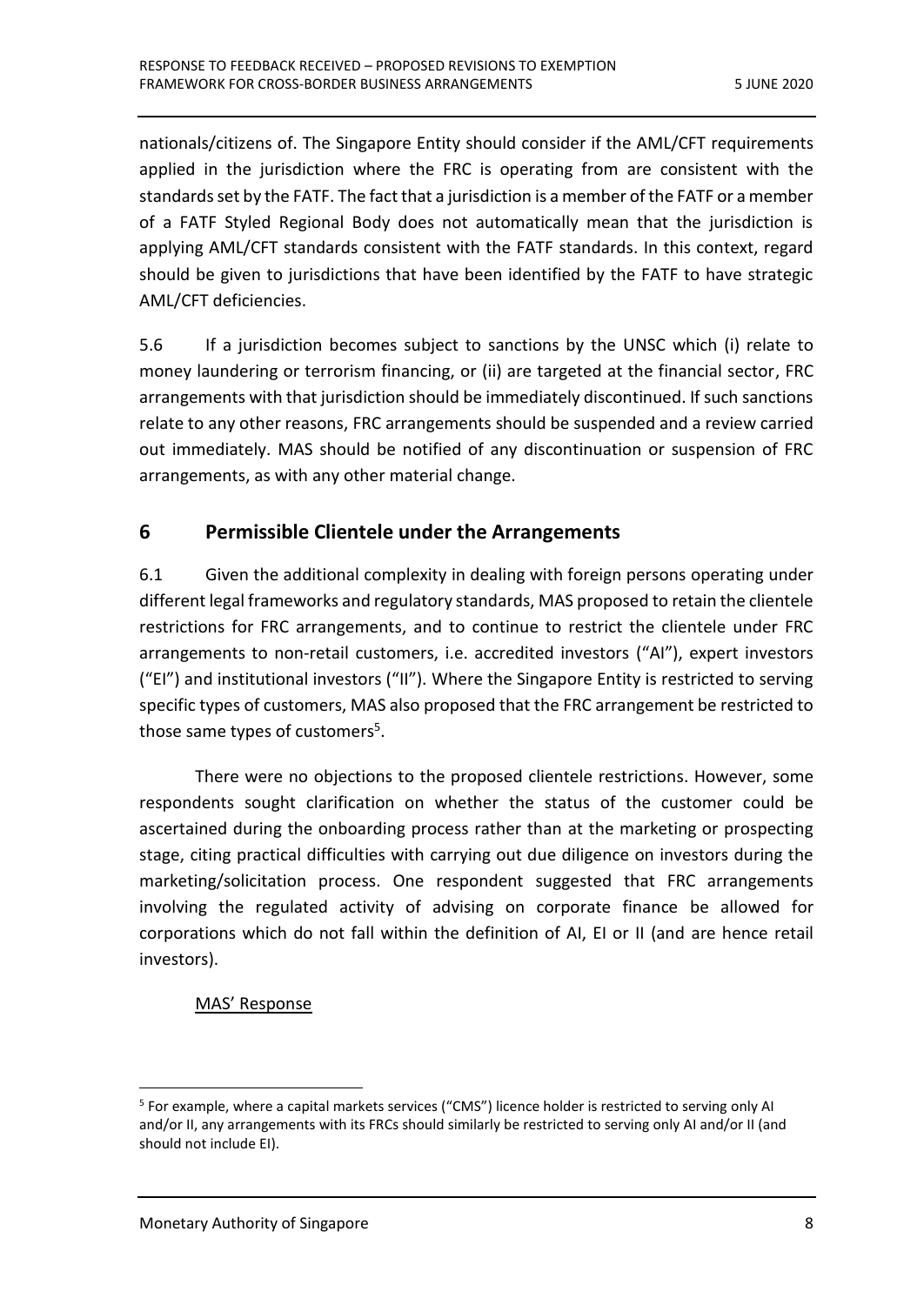6.2 MAS would like to clarify that Singapore Entities and FRCs may establish the status of customers at the point of onboarding, rather than at the marketing stage. If the customer is assessed not to be an AI, or does not opt-in to be treated as one<sup>6</sup>, thereby falling out of the permissible clientele categories for FRC arrangements, the customer cannot be onboarded.

6.3 MAS does not agree with the suggestion to expand the permissible clientele for corporate finance advisory arrangements to customers that do not qualify for AI, EI or II status, as they may not possess the relevant expertise, knowledge or resources to assess and mitigate the risks arising from cross-border business arrangements. For this reason, all customers (including corporate customers) are subject to the AI opt-in requirements, given the broader policy objective of ensuring that all customers make a conscious decision to be treated as AIs. It is also not MAS' intention to expand the types of permissible clientele under the FRC Framework, in moving to a notification framework. In this regard, MAS will continue to restrict the types of transactions<sup>7</sup> that can be undertaken as part of corporate finance advisory arrangements.

# <span id="page-8-0"></span>**7 Internal Controls over the Arrangement**

7.1 MAS proposed to require the Singapore Entities to have in place policies and procedures to oversee the conduct of FRCs and Foreign Representatives under these FRC arrangements, similar to the requirements for existing arrangements which have been approved by MAS. The applicable policies and procedures include:

(a) Keeping records relating to the business arrangements with the FRC, consistent with Regulation 39 of the SF(LCB)R or Regulation 25 of the FAR, as applicable;

1

<sup>6</sup> Please refer to questions 10 and 23 of the "FAQs on the Definition of Accredited Investor and Opt-in Process".

 $<sup>7</sup>$  Under the current FRC Framework, corporate finance advisory arrangements cannot include transactions</sup> which (i) involve the provision of advice in relation to an offer of securities in respect of which a prospectus, a profile statement or an offer information statement, as the case may be, is required under Part XIII of the SFA; (ii) are subject to the General Principles and Rules in the Singapore Code on Take-overs and Mergers; or (iii) involve the provision of advice to a public company, a corporation listed on the Singapore Exchange Securities Trading Limited ("SGX"), or a corporation which is a subsidiary of a SGX-listed corporation, where such advice is circulated to the shareholders of these corporations (other than shareholders who are nonretail investors), or is otherwise made known to the public. Transactions of the aforementioned categories are allowed only if the Singapore Entity is one of the contractual parties to the transaction, under an agreement with another party (not being the Singapore Entity's related corporation), and the Singapore Entity is liable, whether solely or jointly with the other contractual party, for the obligations and liabilities of the transaction.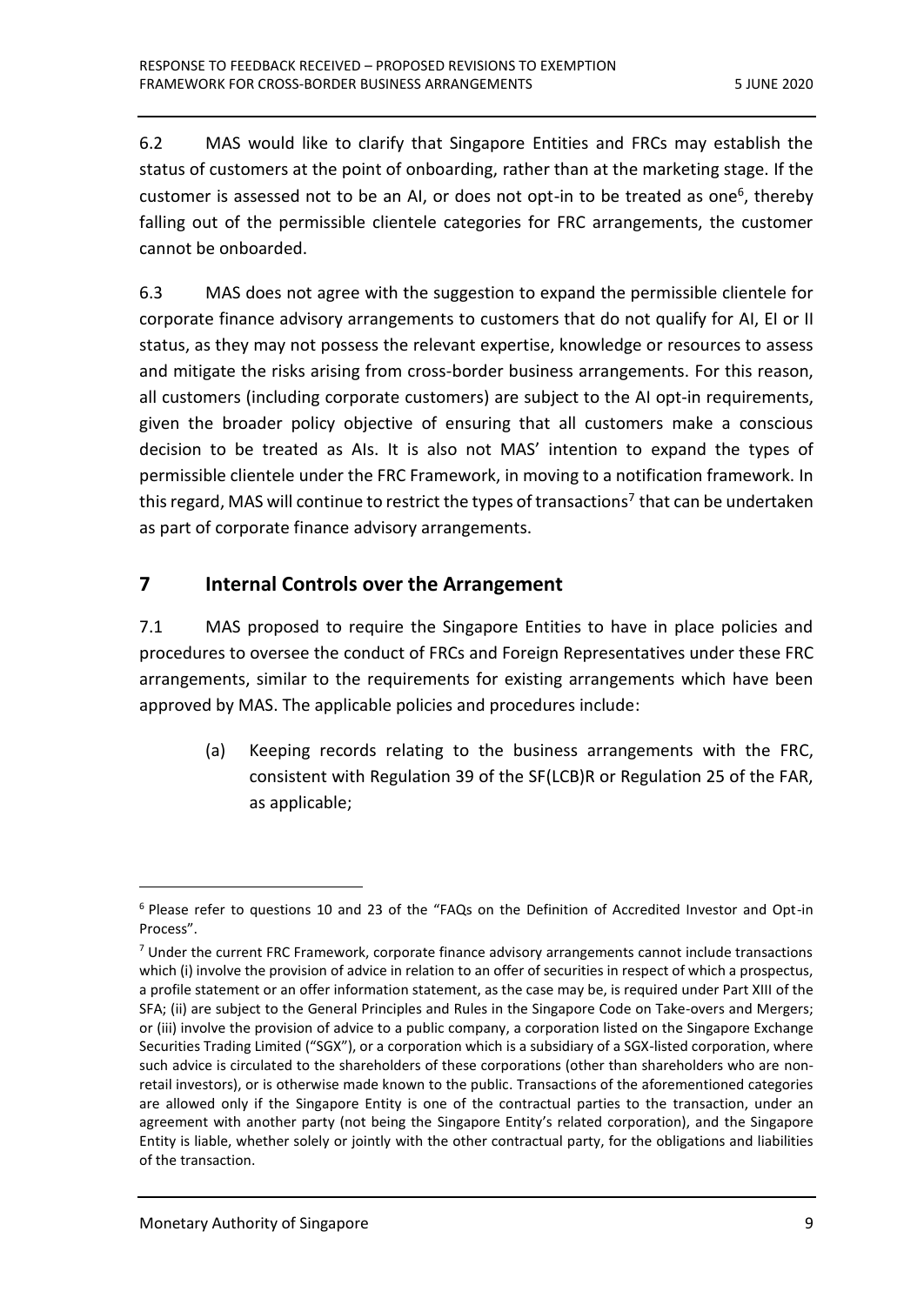- (b) Maintaining a register in respect of every Foreign Representative containing the following information:
	- i. the duration of every visit to Singapore by the Foreign Representative to carry out the activity under the arrangement;
	- ii. the Foreign Representative's relevant qualifications (including any updating of the qualifications); and
	- iii. the status of any licences relating to activities similar to the carrying out of the activity under the arrangement held by the Foreign Representative in any jurisdiction other than Singapore;
- (c) Performing customer due diligence by the Singapore Entity in accordance with the relevant MAS Notice on Prevention of Money Laundering and Countering the Financing of Terrorism (i.e. MAS Notice SFA04-N02, FAA-N06, 314, 626, 824 or 1014, as applicable) and MAS Regulations made pursuant to United Nations Security Council Resolutions;
- (d) Maintaining or having access to all records kept overseas by the FRC, that relate to the business arrangements (including know-your-customer ("KYC") documents), and providing MAS with timely access to these records (in the English language) upon request;
- (e) Ensuring that Foreign Representatives only solicit clients in Singapore through or with appointed representatives of the Singapore Entity; and
- (f) Implementing policies and procedures pertaining to complaints handling.

7.2 MAS also proposed to require the Singapore Entity to submit an annual certification from its external auditors that the boundary conditions under the proposed framework had been complied with, and to require the annual reporting of relevant metrics on the FRC arrangements to facilitate the monitoring of risks.

7.3 The key feedback received on each of these areas, as well as MAS' response to the feedback, is as follows:

# *(a) Keeping of Records on Business Arrangements*

7.4 Respondents sought clarification on the specific information for which records should be kept. One respondent suggested not to impose record keeping requirements for business arrangements with FRCs, as the FRCs would already be subject to similar record-keeping requirements by foreign regulators in their own jurisdiction.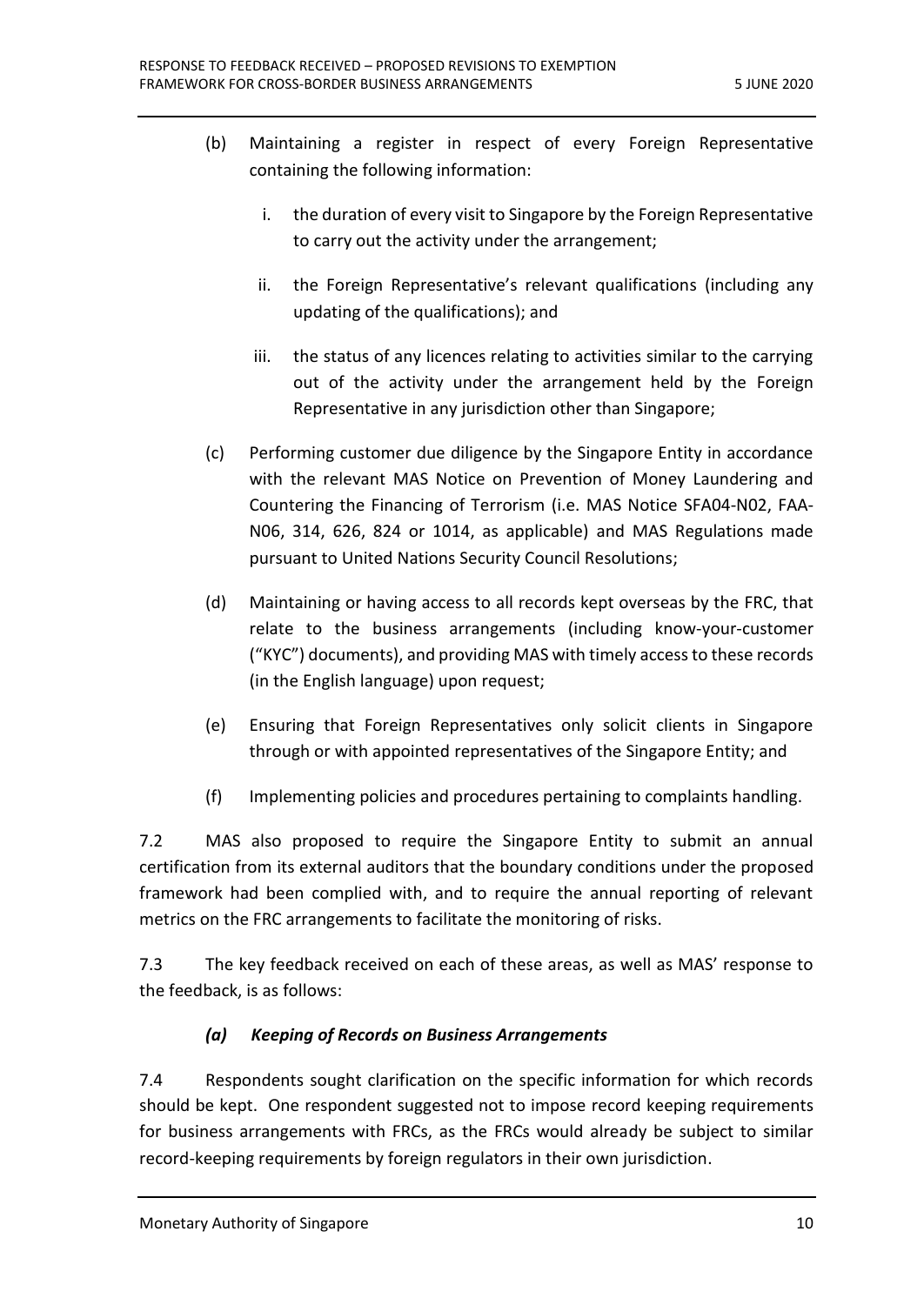#### MAS' Response

7.5 Record-keeping requirements serve to ensure that there is a proper audit trail for regulated activities conducted as part of FRC arrangements. MAS will require records in the following categories to be maintained for FRC arrangements:

- (a) records of customers, including information relating to KYC or customer due diligence ("CDD");
- (b) records of transactions entered into with or on behalf of customers, including transaction details or transaction-related documentation; and
- (c) copies of contracts or agreements entered into with customers under the FRC arrangement.

7.6 These records can be maintained and stored by the FRCs, subject to the Singapore Entity having assessed and being satisfied that there are adequate policies and procedures for keeping these records, and that access to these records is available on a timely basis.

#### *(b) Register of Foreign Representatives*

7.7 Respondents sought clarification on the information to be included in this register, including what comprises "relevant qualifications" and "any licences" of the Foreign Representatives. A few respondents also suggested not to include information on the qualifications of the Foreign Representatives in the register, as the FRC is already responsible for ensuring that its representatives are adequately qualified to carry out regulated activities in its own jurisdiction.

7.8 Two respondents asked if the Singapore Entity can place reliance on the FRC to maintain the register. One respondent asked if there would be any restrictions on the number of days Foreign Representatives are allowed to visit Singapore under the arrangement. One respondent asked how the term "Foreign Representative" is defined, and whether this includes appointed representatives of the Singapore Entity who are based overseas.

#### MAS' Response

7.9 The register of Foreign Representatives should contain the following information:

- (a) the name of the Foreign Representative and the corresponding FRC;
- (b) the dates of the Foreign Representative's visit to Singapore; and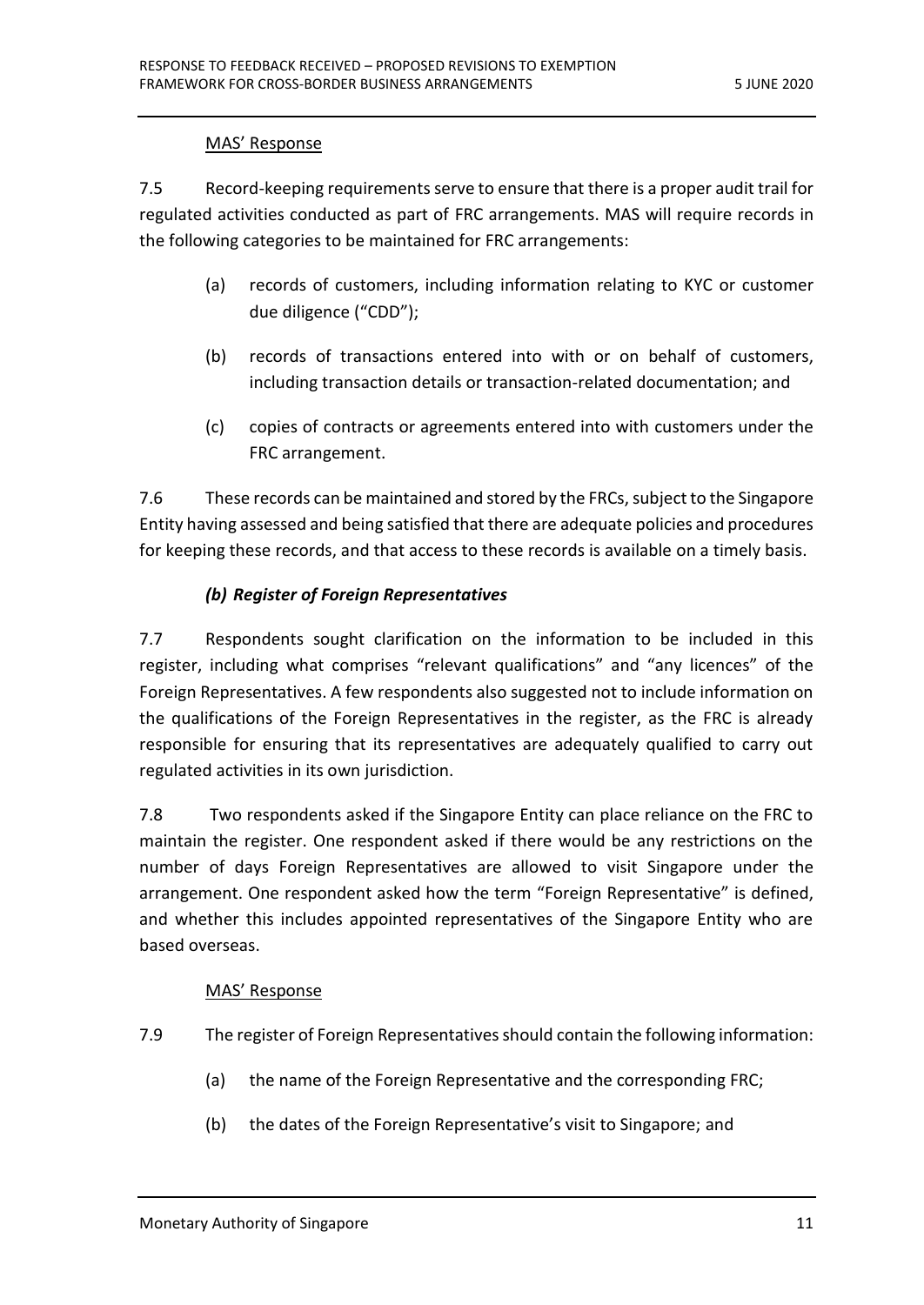(c) the purpose of the visit and details of regulated activities conducted during the visit.

7.10 MAS will not require information on the Foreign Representatives' qualifications and licences to be maintained in the register. As with other information relating to the FRC arrangement, the Singapore Entity can rely on the FRCs to maintain this information. However, the responsibility for ensuring that this information is maintained falls on the Singapore Entity.

7.11 For avoidance of doubt, MAS does not intend to restrict the number of days Foreign Representatives are allowed to visit Singapore. Nonetheless, Singapore Entities are expected to put in place policies and procedures to ensure adequate oversight of the Foreign Representatives when they are conducting regulated activities in Singapore under the FRC arrangements. Foreign Representatives in the context of the FRC Framework refers to individuals conducting regulated activities on behalf of the FRC, under the FRC arrangements. This is distinct from appointed representatives of Singapore Entities who are based overseas.

#### *(c) Customer Due Diligence*

7.12 Respondents asked if the Singapore Entity can place reliance on the FRCs to perform due diligence on customers under the FRC arrangement and to maintain the KYCrelated documents. They also suggested that the Singapore Entities should not be required to perform ongoing monitoring where the customer under the FRC arrangement was not a "customer" of the Singapore Entity as defined under the relevant MAS Notices on Prevention of Money Laundering and Countering the Financing of Terrorism ("AML Notice"). One respondent also sought clarity on whether accounts must be onboarded with the Singapore Entity under the FRC Framework. One respondent asked if the CDD requirements were in relation to paragraph 14.13 of MAS Notice SFA04-N02 $^8$ , and suggested that CDD requirements should not be applied to customers under the FRC arrangements who do not contract with the Singapore Entity.

#### MAS' Response

7.13 The Singapore Entity should assess whether the customers of the FRC would also be considered customers of the Singapore Entity, as defined in the relevant AML Notice. If so, the Notice requirements would apply, and the Singapore Entity must comply with them. Where the FRC's customers are not customers of the Singapore Entity, the

 $\overline{a}$ <sup>8</sup> Paragraph 14.13 of MAS Notice SFA04-N02 states "A CMI (Capital Markets Intermediary) shall have in place screening procedures to ensure high standards when hiring employees, appointing officers and representatives."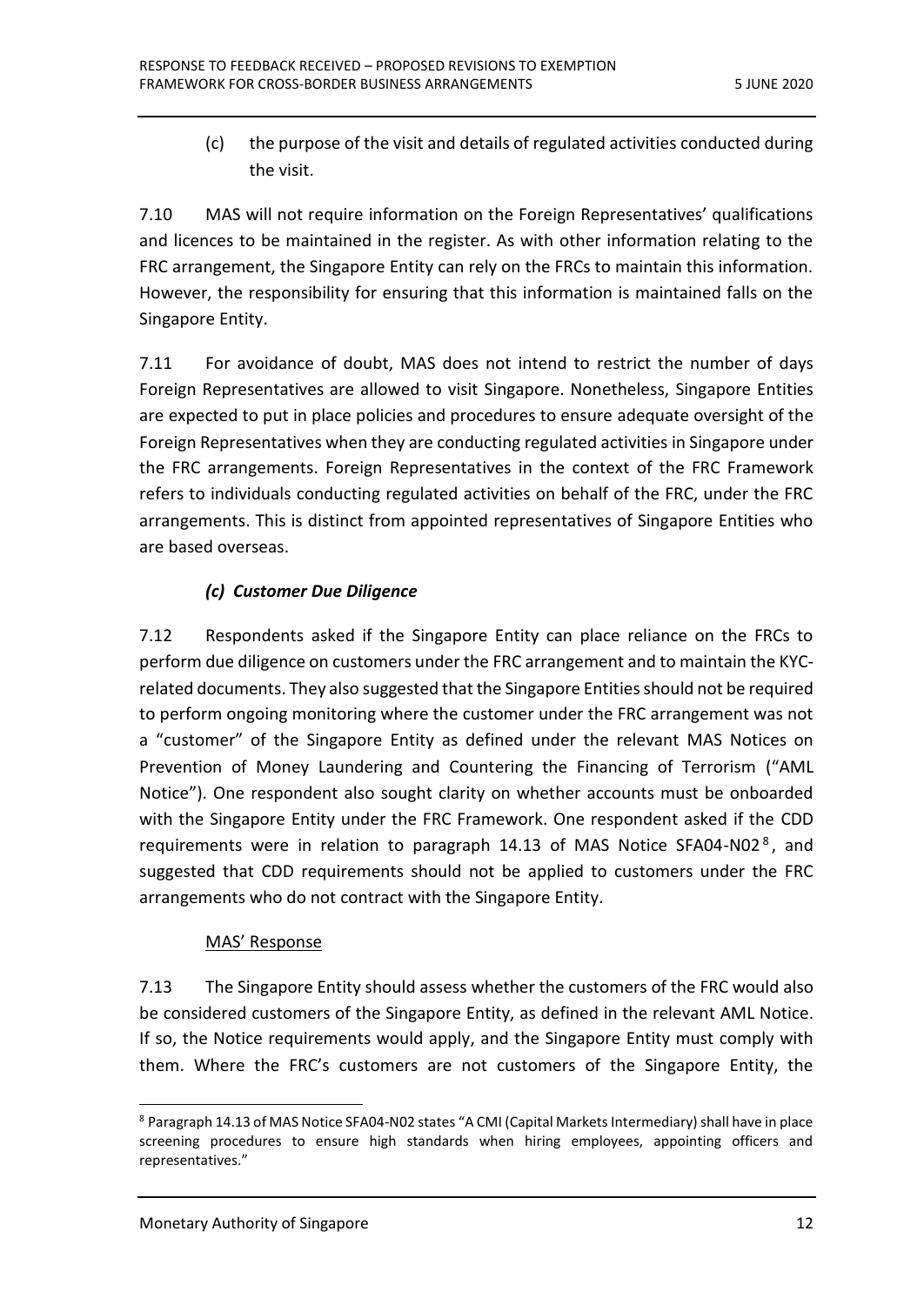Singapore Entity will still be required to ensure that the policies and procedures in place relating to the conduct of CDD for FRC arrangements, are at least as stringent as the requirements in the relevant AML Notice.

7.14 Paragraph 14.13 of MAS Notice SFA04-N02 deals with screening procedures to ensure hiring standards when hiring employees, and appointing officers and representatives of the CMI (i.e. the Singapore Entity). For avoidance of doubt, the Singapore Entity is not required to screen the employees, officers or representatives of the FRC, unless it thinks this is necessary based on its risk assessment.

#### *(d) Maintenance and Access to Records*

7.15 Respondents sought clarity on MAS' approach to the provision of records, where the provision of such information to MAS was restricted by legal or regulatory impediments in the foreign jurisdiction.

#### MAS' Response

7.16 There will be no waiver of the requirement to ensure access to records by MAS, on the basis of legal or regulatory impediments in foreign jurisdictions. Given that the FRCs are conducting regulated activities in Singapore, they are expected to adhere to the applicable requirements under Singapore law. Where there are legal or regulatory impediments in a foreign jurisdiction that prevent the provision of records to MAS, the Singapore Entity or FRC can consider several options, including: (i) structuring the arrangement and implementing processes to make the Singapore Entity responsible for originating records and documents, and maintaining these records and documents in Singapore; (ii) requiring customers under the FRC arrangement to waive their rights to confidentiality, in respect of the information relating to those customers and their transactions under the FRC arrangement; or (iii) obtaining approval from the relevant foreign regulator to provide MAS with the relevant records under the FRC arrangement when required, prior to commencing any FRC arrangement.

# *(e) Solicitation by Foreign Representatives*

7.17 Respondents sought clarification on how 'solicitation' would be defined under the proposed framework – whether this refers to solicitation of prospective or existing customers, whether it includes the initial solicitation or ongoing solicitation for new products and services, and whether networking events would constitute 'solicitation'. Respondents also asked whether physical chaperoning of the Foreign Representatives would be required.

#### MAS' Response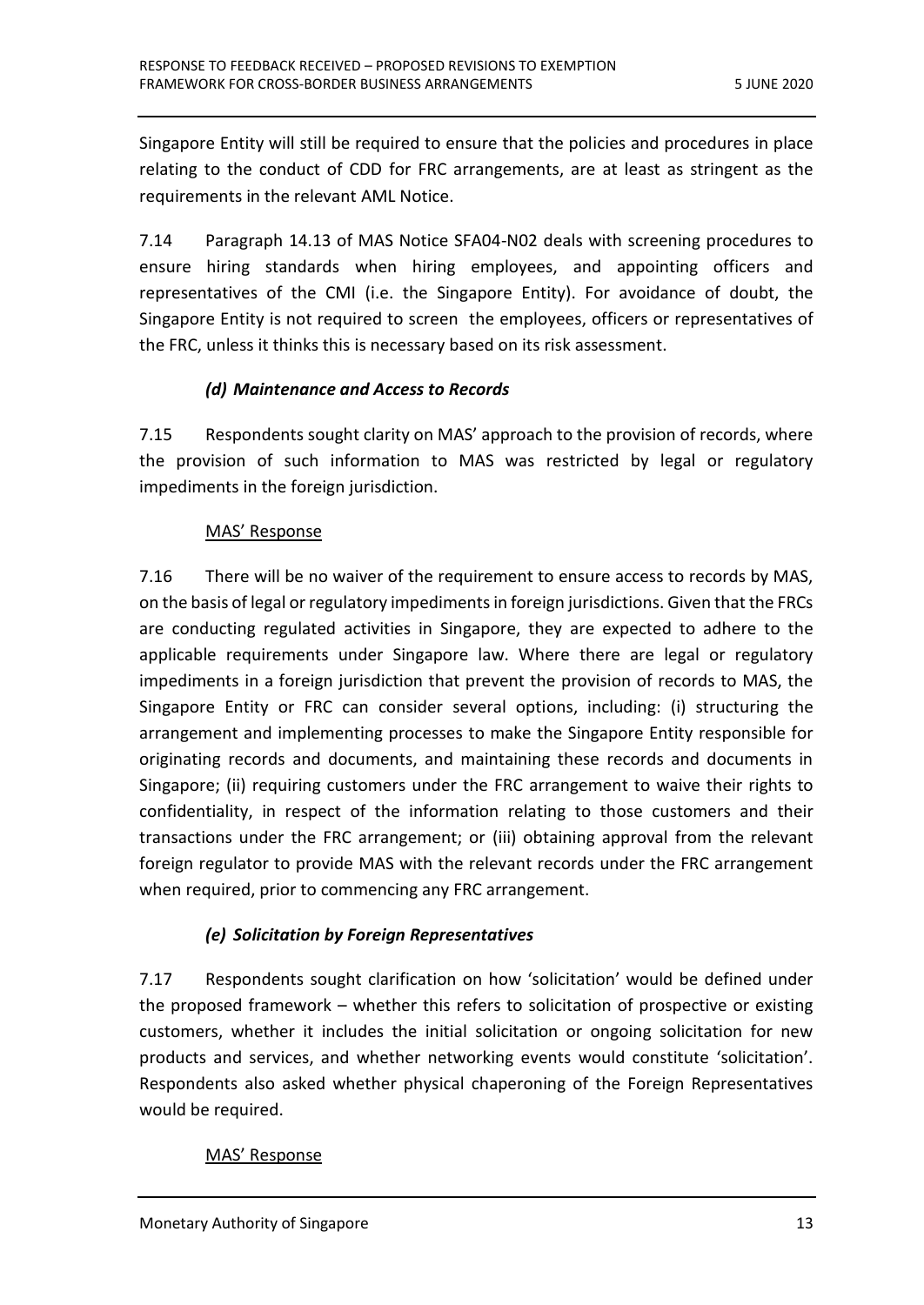7.18 In general, 'solicitation' would involve influencing or inducing customers to purchase products or services, or enter into transactions. This is in contrast to providing factual information to customers, or introducing customers to a financial institution. Whether a specific activity or event involves 'solicitation' depends on the facts and circumstances. 'Solicitation' includes both solicitation of new customers for commencing a business relationship, as well as of existing customers for the offer of new products and services.

7.19 MAS' policy intent is to ensure that there is proper oversight of Foreign Representatives soliciting customers in Singapore. MAS will include as one of the boundary conditions the requirement that the Singapore Entity ensure there are written policies and procedures governing the FRC arrangement, including for the marketing and solicitation of customers by the FRC and Foreign Representatives. Such policies and procedures may involve having country-specific guidelines on the specific types of information that can be provided to prospects, and/or requiring marketing materials used by Foreign Representatives to be approved by the local compliance. Physical chaperoning is one way of ensuring Foreign Representatives adhere to the applicable regulations when carrying out regulated activities under the arrangement, but is not mandatory, provided there are other policies and procedures in place to ensure applicable regulations are adhered to. The Singapore Entity may rely on existing global/group-level policies and procedures in this regard. However, the onus is on the Singapore Entity to assess and identify the relevant conduct risks that may arise in the process of marketing/solicitation, and ensure that the policies and procedures implemented adequately address these risks.

# *(f) Complaints Handling*

7.20 Respondents asked whether Singapore Entities can rely on existing global policies and procedures on complaints handling.

# MAS' Response

7.21 The Singapore Entity may rely on existing global/group-level policies and procedures with regard to the handling of complaints. However, the responsibility for ensuring that these policies and procedures are adequate for handling customer complaints rests on the Singapore Entity.

# Audit Certification and Annual Reporting

7.22 Respondents asked how the requirement for external audit certification and annual reporting would be operationalised – for instance whether a new regulatory form would be introduced, whether the submission of this information would be part of the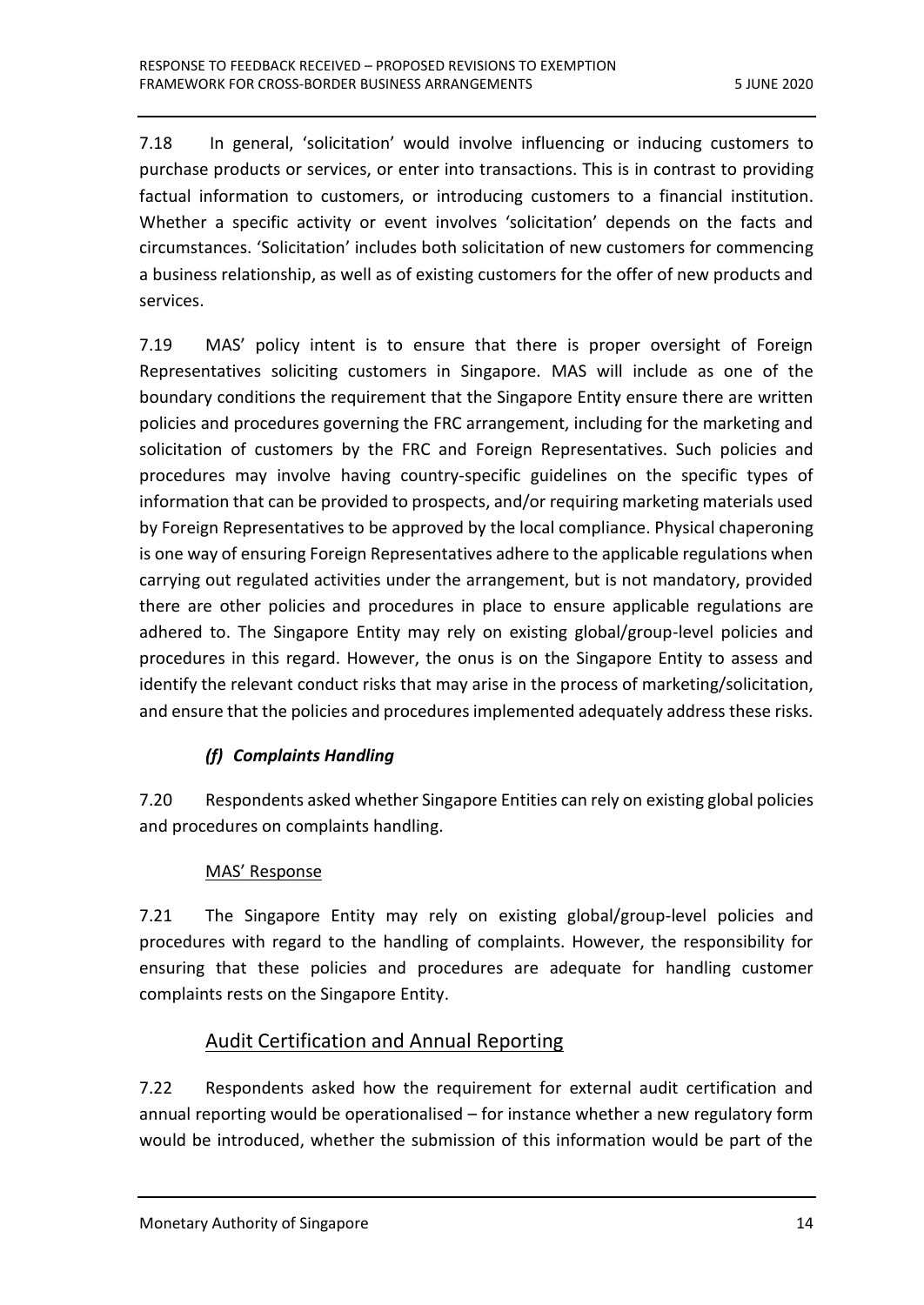annual audit exercise, and the timeline for submitting the certification. Respondents also suggested to allow the requirement for certification to be fulfilled by an independent assurance function such as internal audit, rather than mandating certification by external auditors, so as to mitigate cost concerns. Respondents requested to be consulted on the metrics and template for data collection, and for MAS to give the industry adequate transitional time to implement the systems and processes needed to collate the relevant information.

#### MAS' Response

7.23 As mentioned in paragraph 3.3, MAS intends to seek further comments on the types of information to be notified to MAS, both at the point of commencement of the arrangement, as well as on an ongoing basis.

7.24 MAS will also allow the annual certification to be provided by an independent assurance function (which can be the internal audit function within the Singapore Entity or a related entity of the Singapore Entity, a service provider engaged to perform the internal audit function, or an external auditor).

# <span id="page-14-0"></span>**8 Other Feedback**

# Activities of Foreign Research Analysts Pursuant to Regulation 32C of the FAR

8.1 Some respondents sought clarification on the scope of the regulation 32C exemption; in particular, whether a foreign research analyst speaking to Singapore clients about his research reports or responding to queries on the research report from Singapore clients, is within the scope of the exemption. One respondent asked if these foreign research analysts are required to be notified as appointed or provisional representatives under the FAA.

#### MAS' Response

8.2 Research analysts of foreign research houses relying on the exemption under regulation 32C of the FAR are allowed to explain the contents of their research reports and respond to queries on their research reports to Singapore clients, subject to the conditions prescribed under regulation 32C of the FAR. Research analysts of foreign research houses relying on the exemption under regulation 32C of the FAR are not required to be notified as appointed or provisional representatives under the FAA, provided that the type and scope of financial advisory service they provide are within the scope of the regulation 32C exemption. For avoidance of doubt, the financial advisory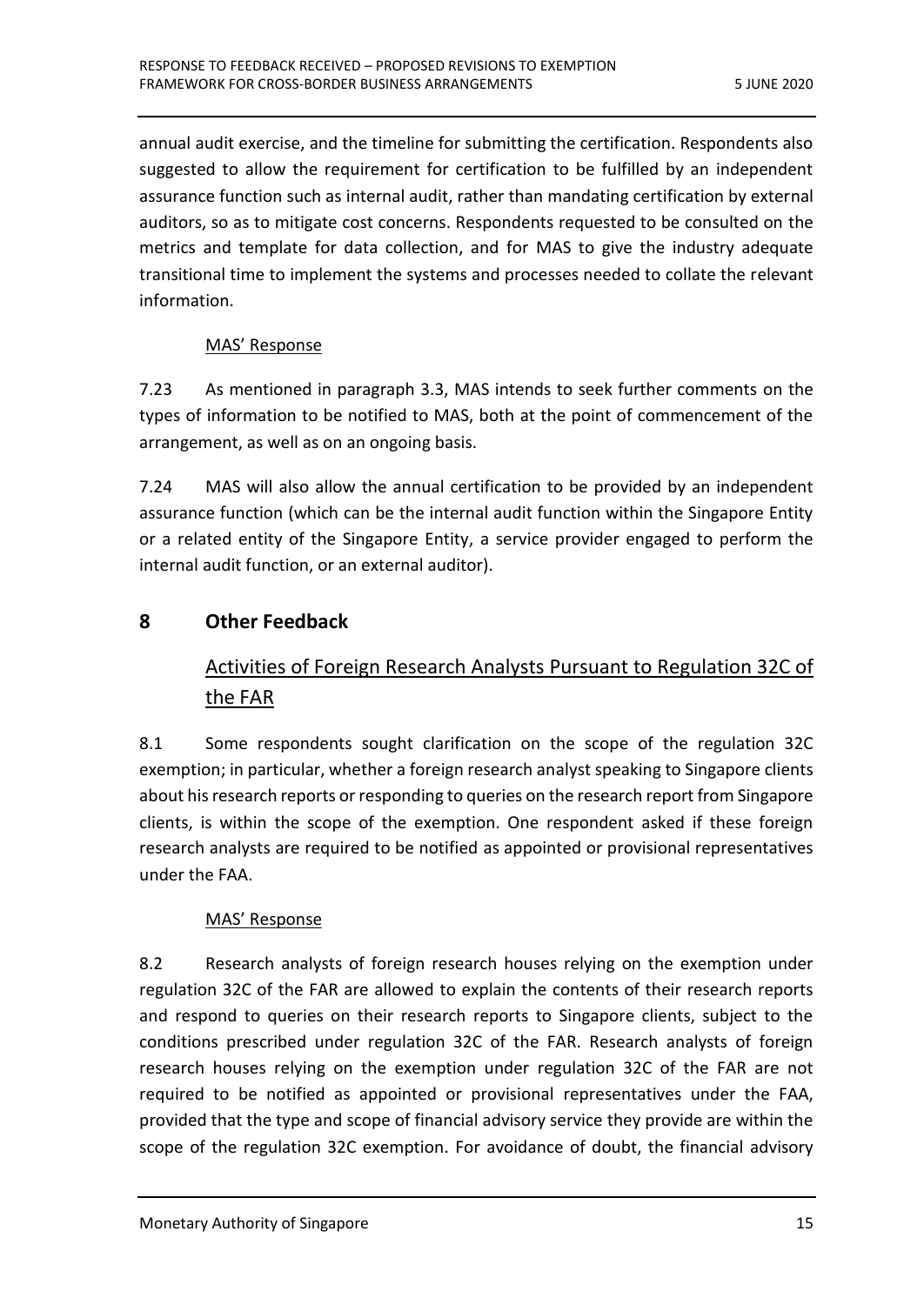service of issuing or promulgating research analyses or reports concerning any investment product is not in the scope of the proposed FRC Framework, as mentioned in paragraph 2.3.

# Treatment of Existing Approved Arrangements and Transitional Arrangements

8.3 Some respondents sought clarification on the treatment of existing FRC arrangements that have already been approved by MAS. Questions raised include: (i) whether the conditions imposed on these existing arrangements would continue to apply; (ii) whether existing arrangements for issuing or promulgating research reports approved under paragraph 11 of the First Schedule to the FAA would cease; and (iii) the transitional period for existing arrangements to comply with the new requirements under the proposed FRC Framework.

8.4 Specific to Exempt Brokers, some respondents also asked if arrangements currently exempt under regulation  $65^9$  of the SF(LCB)R would be subject to the proposed FRC Framework.

#### MAS' Response

8.5 The policy intent is to replace the case-by-case approval framework for FRC arrangements with an ex-post notification framework. As mentioned in paragraph 5.2 of the consultation paper, existing arrangements will be required to comply with the revised boundary conditions under the proposed FRC Framework, including being required to submit an initial notification to MAS of the list of FRC arrangements currently in place. An appropriate transition time of six months will be provided to submit this notification. Existing approvals granted for FRC arrangements under paragraph 9 of the Third Schedule to the SFA and paragraph 11 of the First Schedule to the FAA will expire at the end of the transition period. The conditions imposed on arrangements approved under the current framework will no longer apply, and will be replaced by the boundary conditions under the proposed framework.

8.6 Arrangements that are currently exempt under regulation 65 of the SF(LCB)R will be subject to the proposed FRC Framework. Exempt Brokers with such business arrangements will be given the same transitional period of six months to comply with the

 $\overline{a}$ 

<sup>&</sup>lt;sup>9</sup> Regulation 65 of the SF(LCB)R provides an exemption from licensing for foreign companies that, immediately before 8 October 2018, were carrying on business in specified OTC derivatives contracts or specified FX contracts, under an arrangement between the foreign company and its related corporation in Singapore, subject to specific conditions.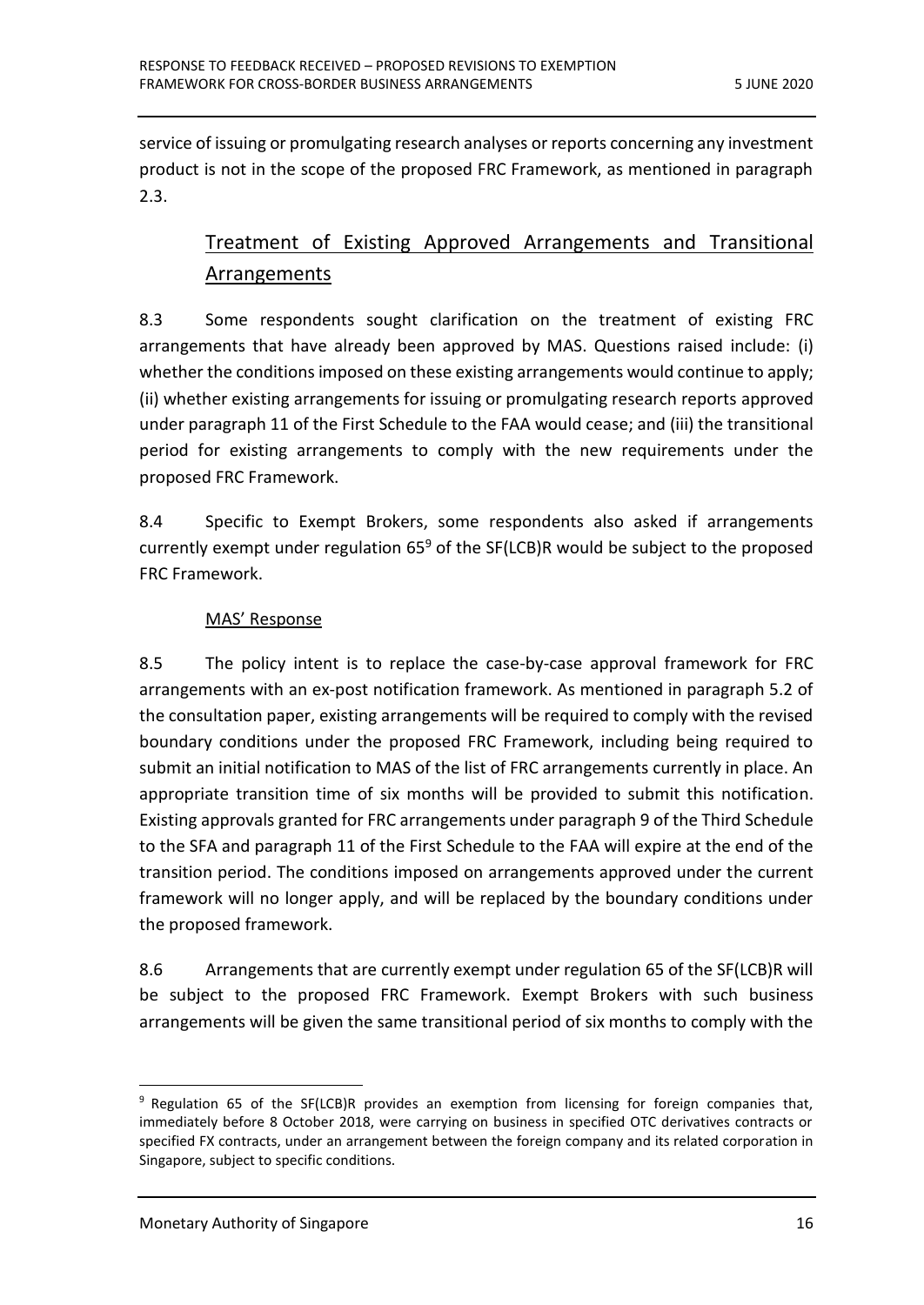boundary conditions under the proposed framework, and submit an initial notification to MAS on the list of FRC arrangements in place.

#### Arrangements Involving Foreign Branches or Foreign Head Offices

8.7 Respondents sought clarity on the approach for business arrangements between Singapore Entities which are branches and their foreign head offices, which are outside the scope of the FRC Framework.

#### MAS' Response

8.8 MAS intends to introduce a notification framework for business arrangements between Singapore Entities which are branches and their foreign head offices or foreign branches that is similar to the FRC Framework. We target to issue a consultation paper on our proposal in Q3 2020.

# Applicability of FRC Framework to Exemptions under Section 337 of the SFA

8.9 One respondent asked if the proposed framework would apply to arrangements approved under section 337<sup>10</sup> of the SFA.

#### MAS' Response

8.10 The proposed FRC Framework is intended to replace the current framework for arrangements approved under paragraph 9 of the Third Schedule to the SFA, and paragraph 11 of the First Schedule to the FAA. Arrangements approved under section 337 of the SFA fall outside the scope of the FRC Framework, and the proposed revisions to the FRC Framework will have no bearing on any such exemptions already granted.

# **MONETARY AUTHORITY OF SINGAPORE**

5 June 2020

 $\overline{a}$ 

<sup>&</sup>lt;sup>10</sup> Section 337(1) of the SFA provides general powers for granting exemptions under the SFA, and states that MAS "may, by regulations, exempt any person, capital markets product, matter or transaction, or any class thereof, from all or any of the provisions of this Act, subject to such conditions or restrictions as may be prescribed".